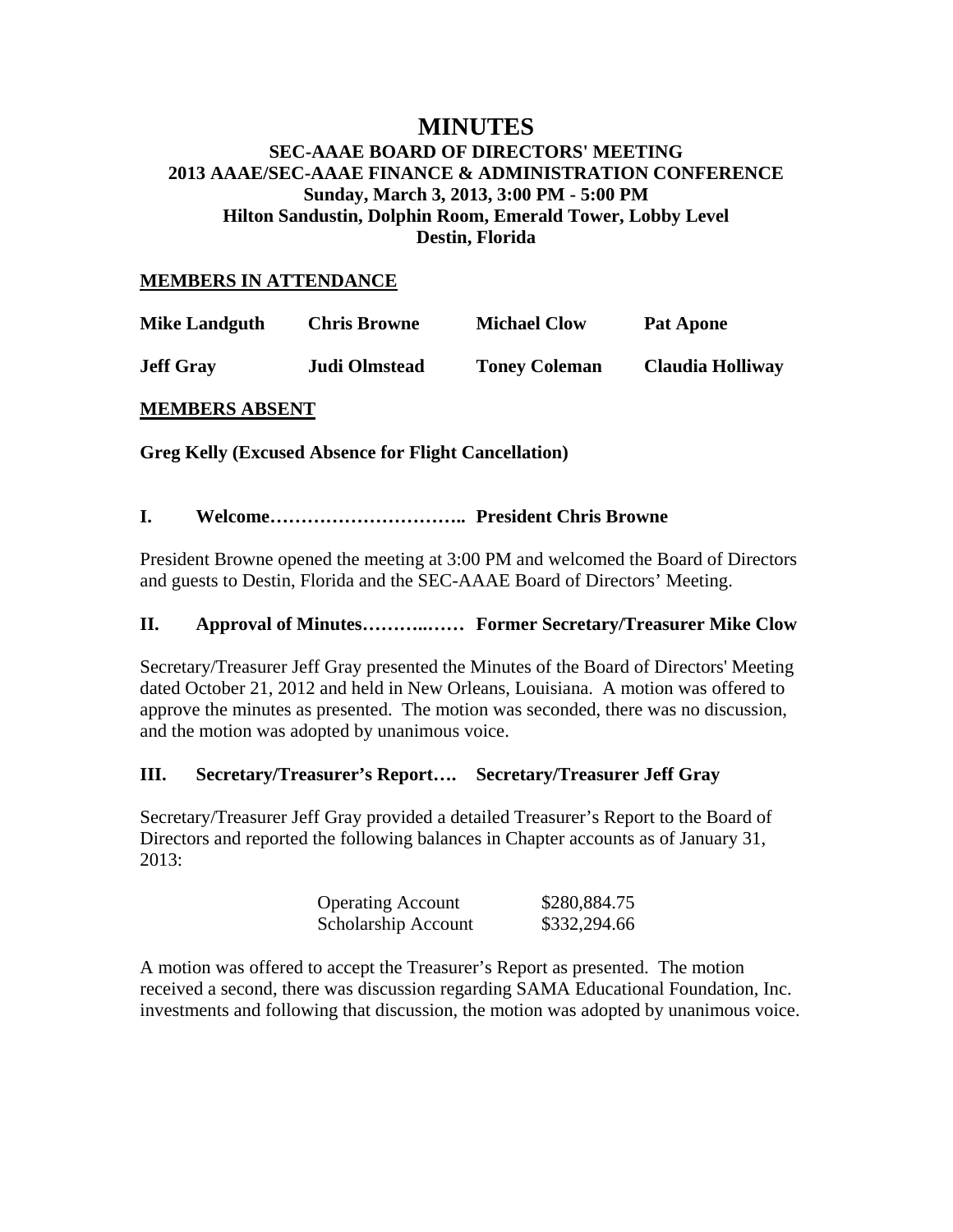**Board of Directors' Meeting Minutes March 3, 2013 Page 2** 

# **Audit Years Ending June 30, 2012 and 2011**

Secretary/Treasurer Jeff Gray presented an audit for the years ending June 30, 2012 and 2011 prepared by the CPA firm of Foti, Flynn, Lowen and Company located in Roanoke, Virginia. Following little discussion, a motion was presented to receive and file the audit as presented. The motion received a second, there was no further discussion and the motion was adopted by unanimous voice.

# **Proposed SEC-AAAE Budget**

Secretary/Treasurer Jeff Gray presented a proposed operating budget for SEC-AAAE fiscal year 2013-2014. Following discussion and amendments, a motion was received to approve the budget and amendments as presented. The motion received a second, there was no further discussion and the motion was adopted by unanimous voice.

#### **Proposed SAMA Educational Foundation, Inc. Budget**

Secretary/Treasurer Jeff Gray presented a proposed operating budget for the SAMA Educational Foundation, Inc., fiscal year 2013-2014. Following discussion, a motion was received to approve the budget as presented. The motion received a second, there was no further discussion and the motion was adopted by unanimous voice.

# **COMMITTEE REPORTS**

#### **Executive Secretary……………………… Bob Brammer**

Mr. Brammer noted that annual dues were collectable on January 1, 2013, that past due notices will be forwarded shortly and non-paying members will be removed from the roster thereafter.

Mr. Brammer advised the Board that Ms. Tina Kinsey of the Asheville Regional Airport had been awarded a \$1,800 scholarship to the Loretta Scott, AAE Certification Academy. Ms. Kinsey met the criteria for the award and the award would require ratification by the Board. A motion was received to approve the award, the motion was seconded, there was no discussion and the motion was adopted by unanimous voice.

Considerable discussion ensued regarding membership and ways to improve current membership numbers.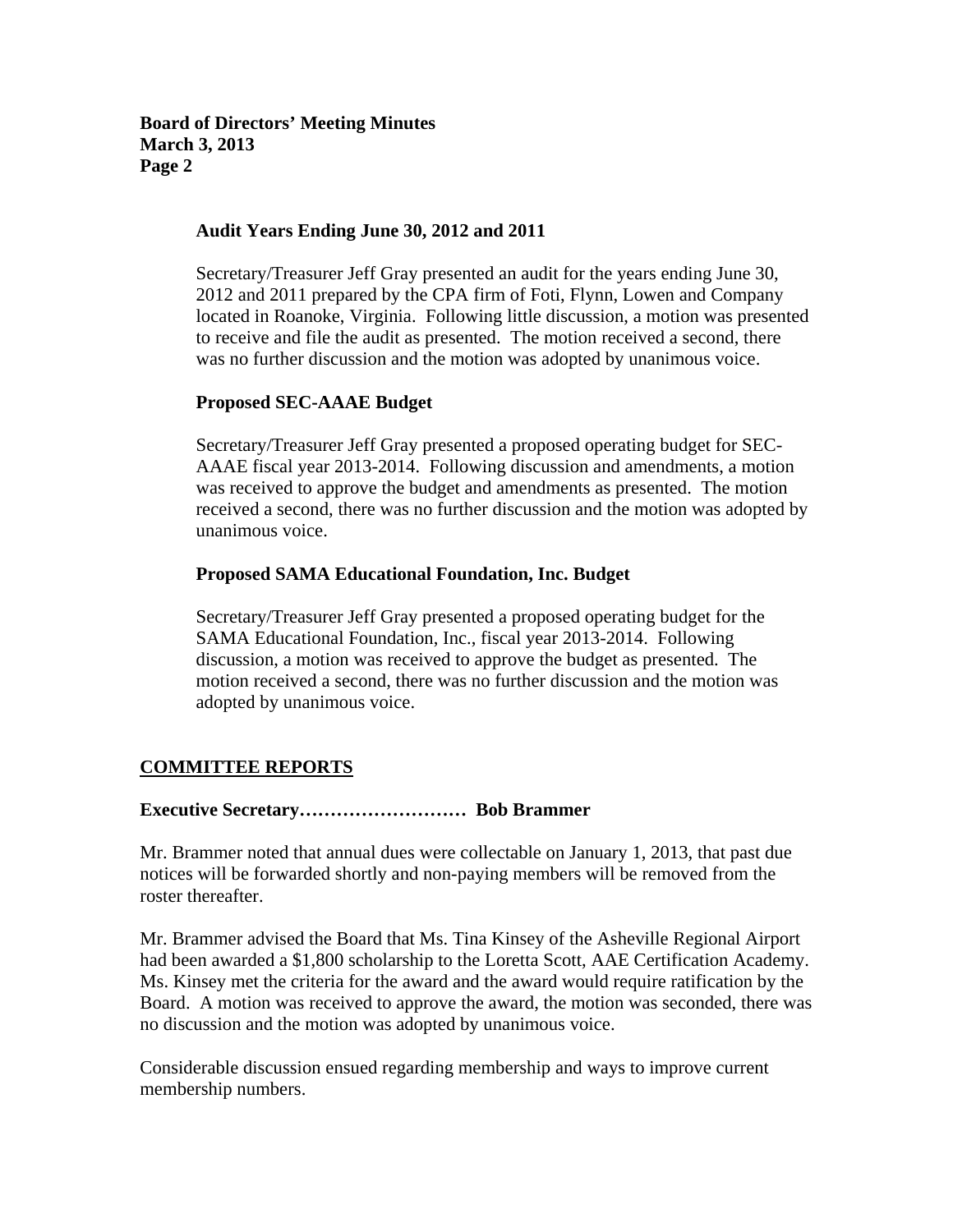**Board of Directors' Meeting Minutes March 3, 2013 Page 3** 

# **2013 Finance & Administration Conference………………………………... Jason Terreri, Chairman**

# **Jennifer Shearer, Madam Co-Chairman**

Mr. Terreri noted that the 2013 AAAE/SEC-AAAE Finance and Administration Conference should be quite successful. Mr. Terreri noted 150 attendees were registered and income to the Chapter was estimated at around \$32,000. Mr. Terreri received an ovation from the Board for his and Ms. Shearer's hard work making the conference a success.

# **2013 Annual Conference………………… Eric Frankl, Chairman**

Chairman Frankl was not in attendance. Mr. Don Sever provided a report stating that the conference planning is well underway with the Conference Planning Committee recently meeting in Lexington, Kentucky. The Committee has worked on the agenda, sponsorships, and the conference budget. The hotel is set, the golf outing preparations are underway, and on the Sunday of the Conference, the Committee will also be arranging to offer tickets and transportation from the hotel to the Keeneland Race Course for anyone who wants to watch some of the best thoroughbred racing in the country. Mr. Sever reported that progress is on schedule and he offered much thanks to the Savannah Conference Committee for their continued help and support through the Lexington planning process. Conference dates are April 21-23, 2013. Registration is available electronically on the Chapter web site at www.secaaae.org.

# **Professional Education Committee……… Mihai Smighelschi, Chairman**

Chairman Smighelschi reported that three (3) individuals were seated for their oral exams at this meeting and all three had been awarded their A.A.E. statuses. A complete Professional Education Report was forwarded to the Board earlier this month. Mr. Smighelschi noted that his appreciation of the work the examiners had accomplished to date. He added that six (6) candidates are scheduled for the 2013 SEC-AAAE Annual Conference in Lexington, Kentucky. Cyrus Callum and Jason Terreri received special appreciation for their contributions to the program.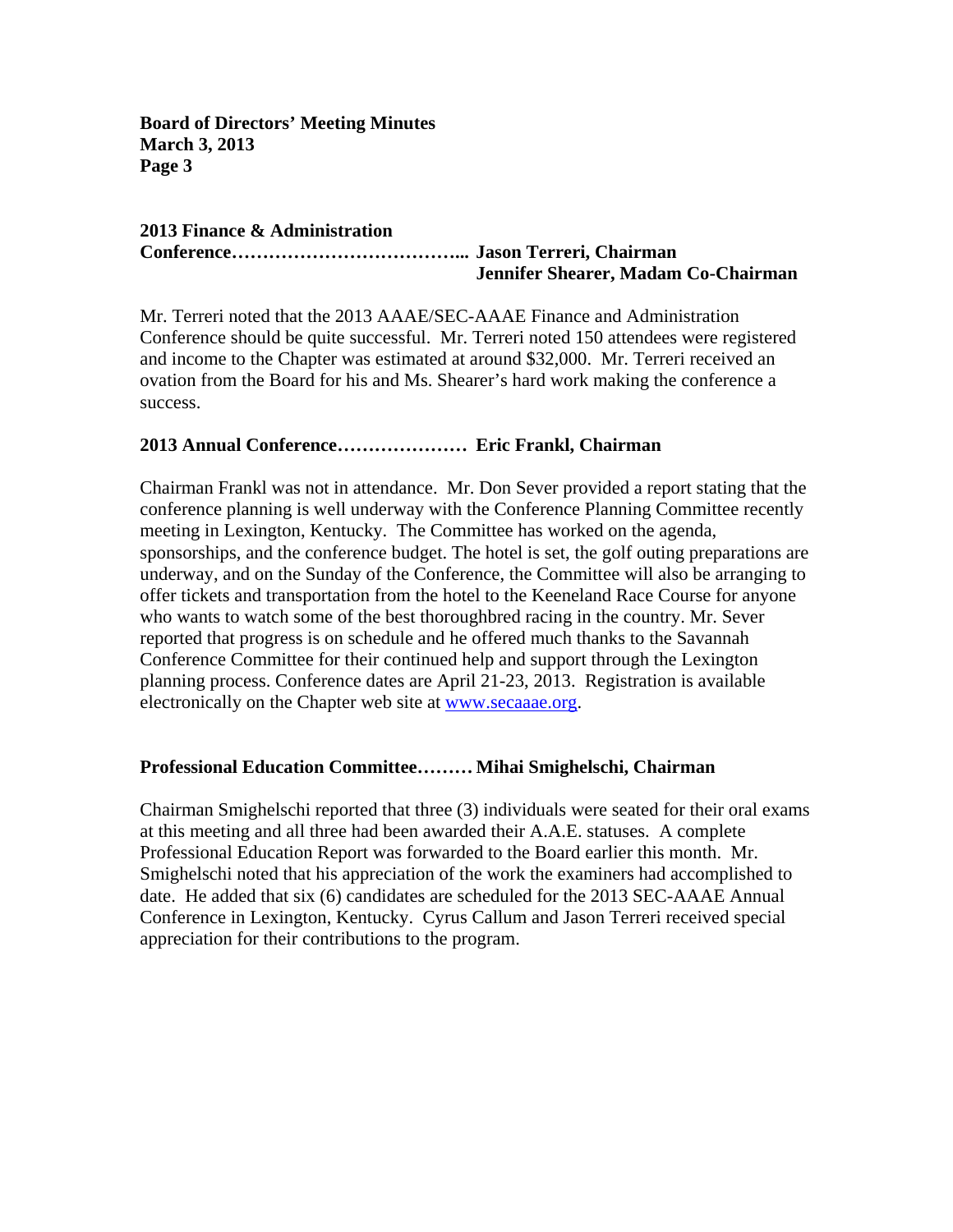**Board of Directors' Meeting Minutes March 3, 2013 Page 4** 

#### **Student Scholarship & Academic Outreach Committee…………………....... Michael Reisman, Chairman Claudia Holliway, Madam Co-Chairman**

Mr. Reisman was not in attendance. Ms. Holliway reported fourteen (14) applications were received and thirteen (13) were approved. It was noted that Mr. Reisman and Mr. Gray had created one of the finest and most admirably run scholarship programs in the industry. Mr. Reisman and Mr. Gray received an ovation from the Board for their outstanding contributions to the Chapter and the aviation industry.

Mr. Gray reminded the Board of the Student Internship Grant Program may begin this summer if approved in Lexington and the Program will need to be promoted.

# **Marketing and Communications Committee……………................................ Trevis Gardner, Chairman**

Chairman Gardner was not in attendance. Mr. Cyrus Callum provided an update on the Chapter's social media.

# **Corporate Liaison Committee………….... Dave King, Chairman**

Mr. King noted that the Corporate Committee held a recent conference call and one of the primary subjects was nominations for Corporate Member of the Year. Mr. King expanded on the importance of the award and asked the Board for any recommendations to achieve additional interest in the award. The deadline is Friday, March 8, 2013 and shortly thereafter the jury will make their selections and the winners names will be passed to the executive secretary for creation of the physical awards. Discussion ensued on ways to increased interest and nominations. Ideas and opinions were presented and no official action was taken.

# **Annual Conference Site Selection Committee……………………………….... Claudia Holliway, Madam Chairman**

Ms. Holliway reported that her committee had published a Request for Proposals (RFP) for the 2017 SEC-AAAE Annual Conference. The RFP has been mailed to all Chapter members and posted on the Chapter's web site. The voting members of the Committee are Ms. Judi Olmstead, Ms. Claudia Holliway and Mr. Toney Coleman.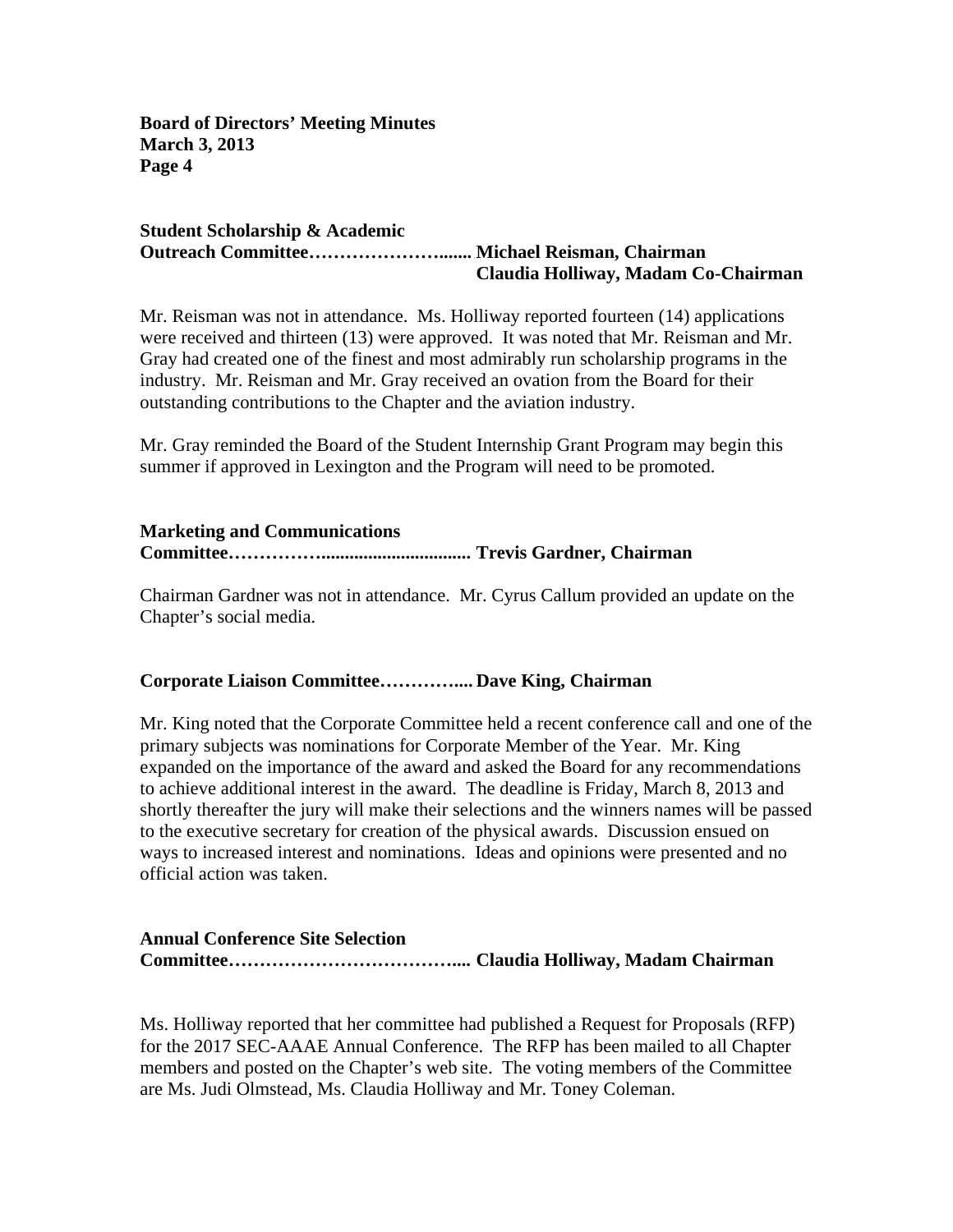**Board of Directors' Meeting Minutes October 21, 2012 Page 5** 

# **Conference Financial Oversight Committee…................................................ Steven Oberlies, Chairman**

Mr. Oberlies had nothing to report at this time.

# **Resolutions & Bylaws……………………. Bob Brammer**

Mr. Brammer had nothing to report at this time.

# **Nominations Committee………………….. Mike Landguth**

Immediate Past President Mike Landguth noted that Colette Edmisten, Mihai Smighelschi and he sit on the Committee and a complete slate of officers and a replacement member on the SEC-AAAE Board of Directors would be presented at the SEC-AAAE Annual Conference General Membership Meeting in Lexington, Kentucky.

# **IV. Old Business**

No old business was discussed.

# **V. New Business**

No new business was discussed.

# **VI. Announcements**

There were no announcements.